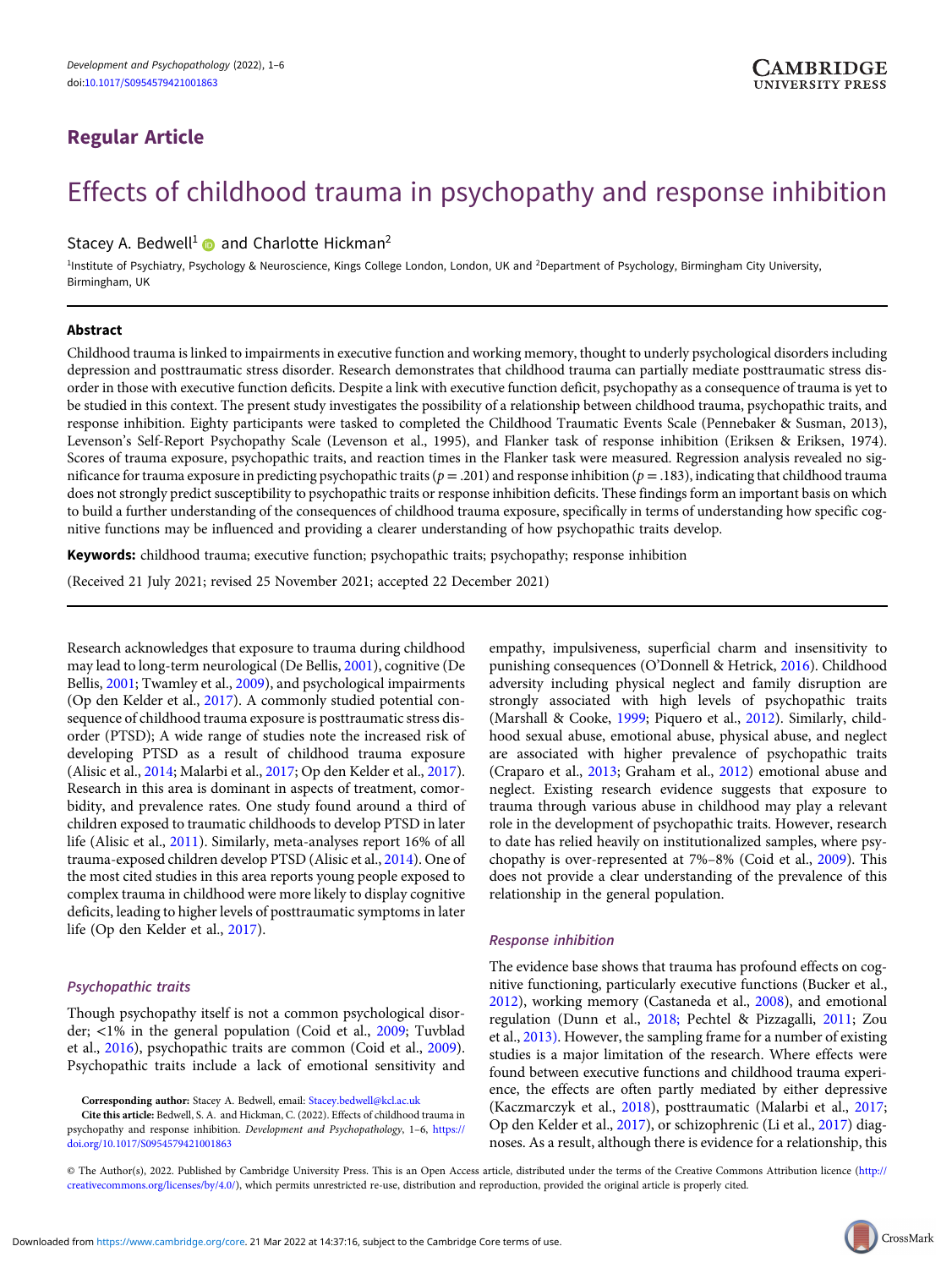may be more complex than that of a linear one and needs to be explored further.

Although there is evidence for a general role of trauma in executive function, the specific role of trauma in response inhibition remains to be fully understood. Response inhibition refers to a suppression of actions or behaviors that are inappropriate in a given context, or that interfere with goal direction (Mostofsky & Simmonds, [2008](#page-4-0)). Support for an association derives from multilevel meta-analyses utilizing 322 effect sizes and 55 studies in the area that found an overall small to medium effect size (Op den Kelder et al., [2017](#page-4-0)), and this was corroborated by Ji and Wang ([2018](#page-4-0)), who also claimed adverse childhood experiences had a possibility rate of 56% in predicting inhibition ability. A recent study supported a strong association between childhood traumatic experience and response inhibition to aggressive behavior (Madole et al., [2019\)](#page-4-0). These findings imply that trauma-exposed children have lower levels of executive functions that may play a role in later psychological functioning when considered in terms of aggression Further research is required to establish the presence of this role in response inhibition outside of aggressive behaviors.

A possible link between childhood trauma exposure, susceptibility to psychopathic traits, and response inhibition deficits is yet to be investigated thoroughly. Some research suggests an interaction between these variables. One body of research showed executive functioning deficits to mediate PTSD diagnoses in children exposed to trauma (Op den Kelder et al., [2017](#page-4-0)) and in schizophrenic diagnoses (Li et al., [2017](#page-4-0)). Deficits in these functions have also been linked to trauma-exposed children with conduct disorder diagnoses, which is often regarded as a precursor to psychopathy (Fairchild et al., [2009](#page-4-0)). A recent study by Madole et al. ([2019\)](#page-4-0) found childhood traumas and poor response inhibition to account for 16% variance in aggression displayed in early adulthood. This could suggest that there is a role for mediation between variables in relation to childhood trauma exposure and response inhibition that should be investigated. Early childhood traumatic experiences may adversely impact an individual's cognitive systems, particularly in relation to emotional and inhibition control, which in turn may pose a risk factor for the development of a range of psychopathological disorders.

# Present study

Response inhibition as a type of executive functioning is yet to be investigated using nonclinical samples. In addition, the current replication crisis in psychology (Camerer et al., [2018](#page-3-0)) puts into perspective that the small number of significant effects and small effect sizes reported must be corroborated with further research to ensure their validity. Therefore, the present study aimed to establish if there are links between trauma experiences during childhood, response inhibition performance, and psychopathic traits. Specifically, it was hypothesized based on previous evidence from the literature that H1. Those who report higher levels of childhood trauma will score higher on measures of psychopathic traits and H2. Those who report higher levels of childhood trauma will score lower on measures of response inhibition.

#### Method

#### Design

2 Stacey A. Bedwell and Charlotte Hickman

(Levenson et al., [1995](#page-4-0)), and Childhood Traumatic Experience Scale (Pennebaker & Susman, [2013](#page-4-0)) on the Gorilla experimental platform. Childhood experience, specifically in relation to traumatic events as described in the CTES took the role of the independent variable in the study. Participants' level of response inhibition was also measured.

#### **Participants**

Eighty participants from a psychology student population at a UK University were recruited through a volunteer sample. Participants were awarded with four research credits upon completion of the study. Those who had suffered a medically diagnosed traumatic brain injury, diagnosed with a traumatic psychological disorder, or were going through a traumatic experience at the time of research were discouraged from participation due to the sensitive nature of the study and possibility of confounding variables in relation to cognitive functioning (Anderson et al., [2012;](#page-3-0) Dikmen et al., [2009\)](#page-4-0).

# **Materials**

# Childhood Traumatic Events Scale

Pennebaker and Susman's [\(2013\)](#page-4-0) Childhood Traumatic Events Scale was completed to establish the frequency, type, and participants' level of confiding of traumas experienced in childhood for the purpose of comparison and data analysis. The Childhood Traumatic Events Scale consists of six questions related to six types of childhood trauma: death of a very close friend or family, major upheaval between parents, sexual abuse, violence, illness or injury, and any other major upheaval significantly impacting life or personality. Examples of questions included "Prior to the age of 17, did you experience a death of a very close friend or family member? If yes, how old were you?" Participants' responses were recorded using a seven-point Likert scale which ranged from  $1 = not$  at all traumatic to  $7 =$  extremely traumatic. The CTES has been validated by a range of studies in the field (Marcusson-Clavertz et al., [2017;](#page-4-0) Miu et al., [2017;](#page-4-0) Wamser-Nanney et al., [2018](#page-4-0)).

#### Levenson's Self-Report Psychopathy Scale

The Levenson's Self-Report Psychopathy Scale (LSRP) measures perception of their personality in relation to psychopathic traits (Levenson et al., [1995](#page-4-0)). The LSRP contained 16 items related to primary psychopathy, whilst the remaining 10 items assessed secondary psychopathy (Levenson et al., [1995](#page-4-0)). This self-report method contained 26 questions related to psychopathic traits scored on a five-point Likert scale which scored using strongly disagree, disagree, neutral, agree, and strongly agree. Examples of question included were "Before I do anything, I carefully consider the possible consequences" and "I enjoy manipulating other people's feelings." Cronbach's alpha for the LSRP was 0.82 overall (Falkenbach et al., [2007](#page-4-0)).

### Eriksen's Flanker task

The Flanker task (Eriksen & Eriksen, [1974](#page-4-0)) assesses response inhibition. The task consists of five practice and 20 test trials. In each trial, there was a pattern of five fish against a white background – which has been shown to result in higher retention rates in immediate recall tasks (McConnohie, [1999](#page-4-0)). The patterns were manipulated in nine of the 20 trials to show incongruent patterns of fish; and the participant had to correctly identify the correct direction of the central fish in the pattern as quickly as they could by pressing either the F key which indicated left or J which

The present study employed a within-subjects quasi-experimental design whereby all participants completed the Flanker task (Eriksen & Eriksen, [1974](#page-4-0)), Levenson's Self-Psychopathy Scale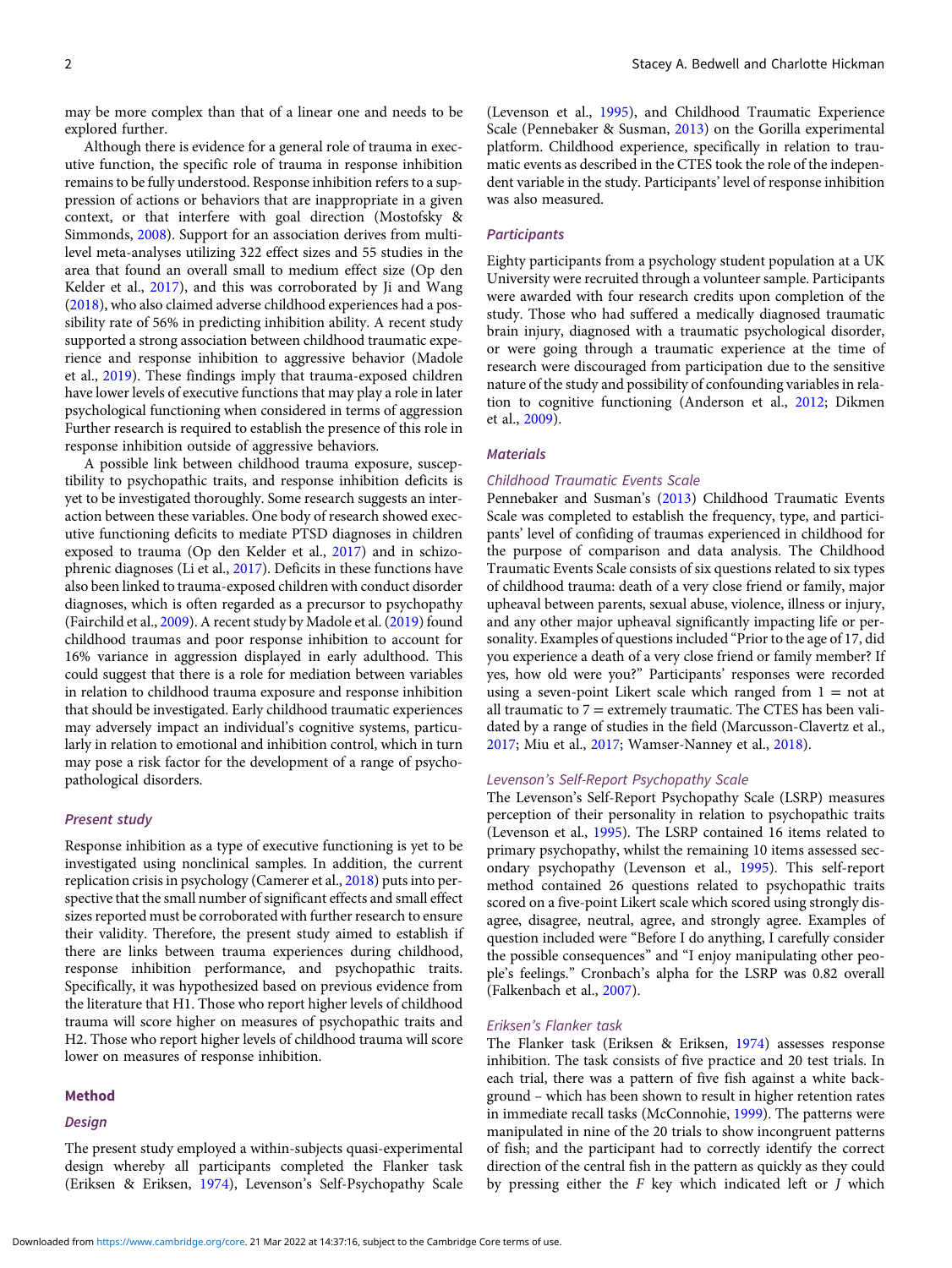indicated right. The trials had a mixture of exposure times which ranged from 400 to 800 ms. Gorilla experimental software was used to generate the task and record the reaction times and number of correct responses for each trial. Cronbach's alpha for the task was reported as 0.53 for congruent−incongruent reaction times.

# Procedure

Participants who agreed to take part were led to a web screen which presented the participant information sheet and consent form. Once consent was established, participants were led to a screen which contained the CTES for them to complete. Participants then completed the LSRP before they were directed to the Flanker task. All tasks included instructions for the participant before they were able to complete them. Upon completion of these tasks, participants were shown an on-screen debrief. Ethical approval was granted by the University's Ethics Committee on 3rd December 2019. The BPS ethical code of conduct was adhered to for the duration of the study.

#### Results

Sixty-five of the eighty participants reported at least one incidence of childhood trauma.

Hypothesis 1: Those who report higher levels of childhood trauma will score higher on measures of psychopathic traits.

Childhood trauma experience was assessed by totaling the scores of "intensity of childhood trauma" and levels of "confiding in others." Higher frequencies of trauma, and subjective levels of their intensity, and lower scores of confiding resulted in higher trauma scores overall. Participants' self-reported psychopathy scores were calculated by the sum of 26 responses scored on a scale from one to five: with higher scores indicating a higher psychopathy level.

To explore whether childhood traumatic experience is a significant predictor of psychopathy score, a linear regression analysis was applied (Table 1). The results of the regression analysis revealed that the full model did not significantly predict psychopathic traits ( $F(1,78) = 1.67$  p = .201). More specifically, childhood trauma (CTES score) did not significantly predict psychopathic trait score ( $B = .14$ ,  $t = 1.29$ ,  $p = .201$ ). For those who experienced no trauma at all during childhood, the average psychopathy score on the LSRP was marginally smaller. This indicates a possible weak relationship between childhood trauma exposure and psychopathic traits. These findings indicate that experience of childhood trauma does not predict development of psychopathic traits.

Hypothesis 2: Those who report higher levels of childhood trauma will score lower on measures of response inhibition.

To explore whether childhood traumatic experience could predict response inhibition score, a linear regression analysis was applied (Table 1). The results of the regression analysis revealed that the full model did not significantly predict response inhibition  $(F(1,78) = 1.80, p = .183)$ . More specifically, childhood trauma (CTES score) did not significantly predict response inhibition (Flanker task mean reaction time)  $(B = .079, t = 1.342, p = .183)$ . These findings indicate that experience of childhood trauma does not predict development of response inhibition.

#### **Discussion**

The present study aimed to determine the presence of a predictive relationship between childhood trauma and response inhibition as well as childhood trauma and psychopathic traits. It was predicted

Table 1. Linear regression analyses for childhood trauma (CTES score) as a predictor of psychopathy childhood trauma (CTES score) as a predictor of response inhibition (mean reaction time)

| Variables                                                            | B - | $\beta$ t |                     | Sig. |
|----------------------------------------------------------------------|-----|-----------|---------------------|------|
| CTES score as a predictor of psychopathy                             |     |           | .090 .144 1.29 .201 |      |
| CTES score as a predictor of response inhibition .79 .150 1.342 .183 |     |           |                     |      |

that those who had reported higher levels of trauma during childhood would display higher self-reported psychopathy scores using the LSRP (Levenson et al., [1995](#page-4-0)), and also have a longer reaction time to correct answers on the Flanker task (Eriksen & Eriksen, [1974](#page-4-0)). These predicted effects were not found. Our analyses indicated no significant predictor effect of childhood trauma on psychopathic traits or response inhibition. Therefore, contrary to suggestions from the previous literature, our findings show no evidence of a link between self-reported childhood trauma exposure and response inhibition or psychopathic traits.

Arguably, the most notable contribution that the present study offers is that the findings further support and strengthen the related literature of the prevalence of childhood trauma in the population. Sixty-five of the eighty participants reported at least one incidence of childhood trauma, which conforms to many largescale studies that report prevalence rates of between 15% and 80% (Alisic et al., [2008\)](#page-3-0). As the results from the current study favor the higher estimate, it could therefore be argued that the prevalence of childhood trauma may in fact be higher than the current literature suggests. This therefore opens avenues for further study to validate the accepted knowledge.

There is a large body of literature that demonstrates a link between childhood trauma, neurobiological abnormalities, and development of executive functions (Courchesne et al., [2011;](#page-4-0) McCrory et al., [2012](#page-4-0); Pechtel & Pizzagalli, [2011](#page-4-0); Perlstein et al., [2001](#page-4-0); Wilson et al., [2011;](#page-5-0) Zhou et al., [2015\)](#page-5-0). Evidence also suggests that children with historical experiences of abuse and PTSD perform poorly on measures of executive function compared with typical children and are more impulsive than their matched peers (De Bellis et al., [2009\)](#page-4-0). The findings we have presented here offer a new insight into this relationship, suggesting that at least some aspects of executive function may be left unimpaired by traumatic experience, or at least an individual's own perception of their traumatic experience. Further research should explore the differences and impact of retrospective self-perceived trauma versus trauma measured or observed by others.

Working memory has been found to be impaired in traumaexposed children (Bucker et al., [2012\)](#page-3-0). Maltreated children have also been found to have poorer emotional regulation than controls (Eturk & Gor, 2018; Pechtel & Pizzagalli, [2011;](#page-4-0) Zou et al., [2013\)](#page-5-0). Emotional regulation is also regarded as significant in psychopathy research (Casey et al., [2013\)](#page-3-0), suggesting a possible link between childhood trauma, psychopathy and executive functioning. Being that there is wide support for the effect of childhood trauma in a variety of executive functions, it has long been assumed that response inhibition, as a form of executive functioning, would be affected by trauma exposure. Childhood trauma exposure was previously found to account for over half of the variation in response inhibition (Ji & Wang, [2018\)](#page-4-0). This research was further strengthened by the corroboration of similar studies (Madole et al., [2019](#page-4-0)) and meta-analyses of 55 studies that supported a small to medium effect size of −0.46 (Op den Kelder et al., [2017\)](#page-4-0).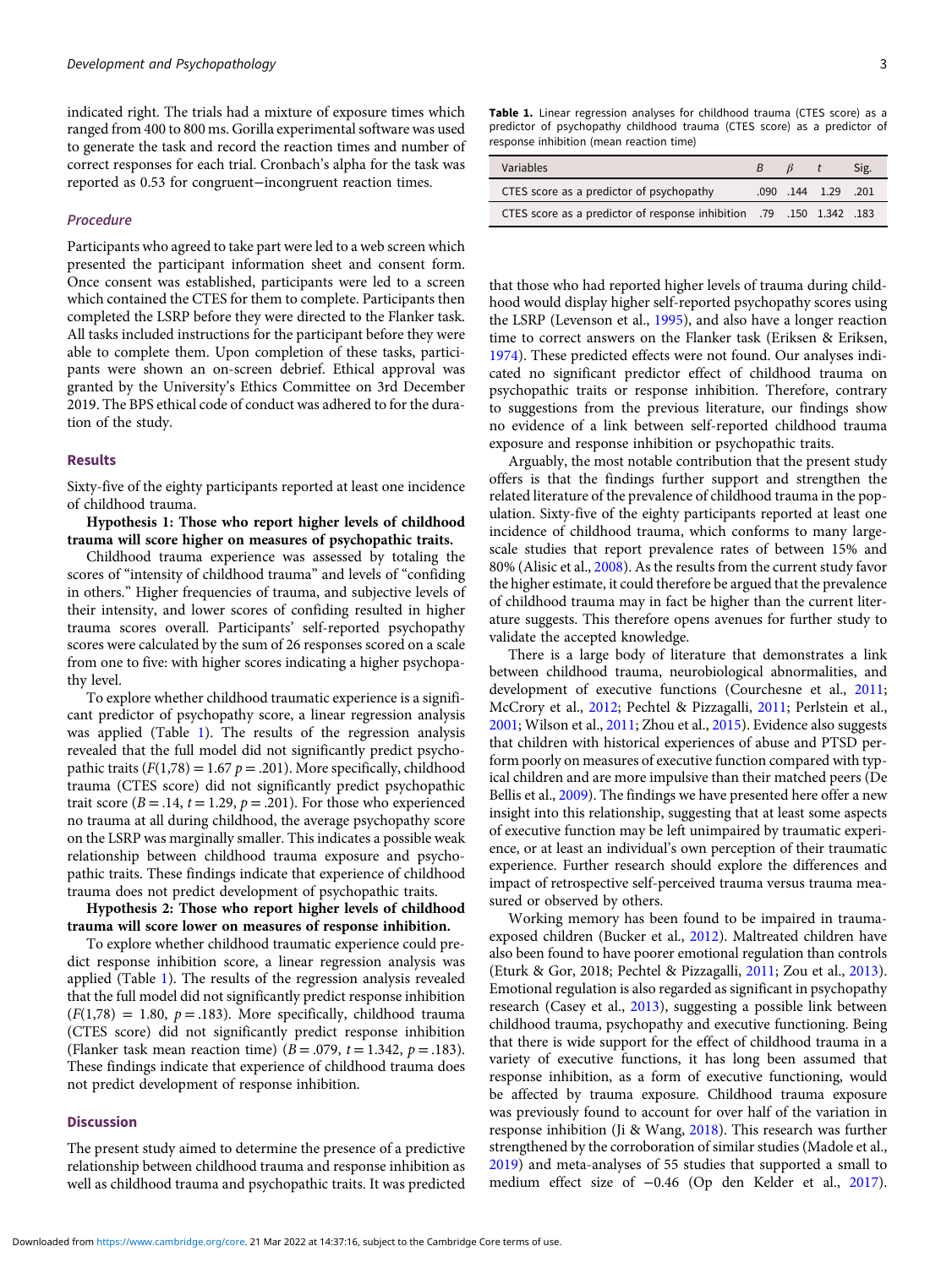<span id="page-3-0"></span>Therefore, it is plausible that trauma exposure in childhood can in fact impair an individuals' response inhibition in later life. Based on the previous research evidence, the nonsignificant results that were found in the present study were not expected.

The CTES questionnaire used in the present study assessed the spectrum of childhood traumas in brief detail. The analyses examined the results of trauma exposure as a general phenomenon rather than separately analyzing each type of trauma assessed. As research demonstrates, childhood sexual abuse and neglect are commonly associated with long-term consequences and are frequently mentioned in the literature (Mandelli et al., [2015](#page-4-0); Spinhoven et al., [2016\)](#page-4-0). More in-depth analyses of each type of childhood trauma, and more in-depth accounts of individual perceptions of trauma intensity, would help clarify the true nature of this relationship.

As with the majority of studies, the design and results of the present study are subject to limitations. The cross-sectional nature of the study lacks predictive power in that it cannot account for and measure later behavior (Bland, 2001). This fails to accurately measure whether participants' psychopathic traits remain consistent over time; in addition to response inhibition levels that can degrade throughout the lifespan (Borella et al., 2008). However, it is the case that the majority of studies in this area utilize cross-sectional designs and effects have still been found. Nevertheless, a temporal relationship between trauma exposure and any observed effects is central in this area of research and should be investigated.

It is evident that further studies are needed to explore this area thoroughly. Further research may utilize other methodologies, sample populations, and study designs but must ultimately aim to expand the findings of the present study to ascertain why the results found occurred and whether future research can support or refute the relationship between childhood trauma, response inhibition and psychopathy.

Furthermore, future research should strive to investigate each type of childhood trauma separately, for example the possible effects of childhood sexual abuse or childhood neglect on later functioning to determine whether effects may be observed. Current research has shown that complex trauma – that which is multiple and persistent − to have more of an adverse effect on later functioning, particularly in relation to depressive and posttraumatic stress diagnoses (Op den Kelder et al., [2017](#page-4-0)). In their study, youth exposed to single trauma reported less deficits in executive functioning compared to the complex trauma group and as a result executive functioning was only found to mediate PTSD symptoms for the complex trauma group. As the present study's focus was that of trauma in general, regardless of type; the results found may not necessarily align with that of future studies if the scope was on the effects of complex traumas. It may have been the case that the sample in the present study contained a significantly larger proportion of single trauma participants that skewed the results in a way to result in nonsignificant findings. Consequently, future studies should aim to test the effects of both complex and single traumas in later functioning separately to ascertain whether effects can be found.

Methodological triangulation whereby qualitative methods are also employed to explore participants' experiences of their childhood events may provide further insight into how individuals perceive their childhoods as traumatic or not and which events they regarded as more traumatic. Though events such as the death of a parent or personal illness are regarded by many measures of childhood adversity as traumatic (Pennebaker & Susman, [2013\)](#page-4-0), whether this is categorized as a traumatic event by an individual is not certain. Thus, trauma experience is a complex and subjective phenomenon that may only have an effect on an individuals' later behavior if the victim processes the event as traumatic.

#### Conclusion

The present study aimed to investigate the presence of a relationship between childhood trauma and psychopathy, as well as a relationship between childhood trauma and response inhibition. Data analysis revealed no significant role of self-reported childhood trauma in predicting psychopathic traits or response inhibition. These findings add further insight into our understanding of susceptibility to a range of psychological disorders and executive function impairments. Future directions for research should strive to establish the specific nature of the relationship between traumas, perceived traumas, and executive function development. Ultimately, the research provides an insight into previously undescribed consequences of trauma exposure that may assist in the awareness and education of adverse childhoods for later psychological wellbeing.

Funding statement. This work received no specific grant funding from any funding agency, commercial or not-for-profit sectors.

Conflicts of interest. None.

#### References

- Alisic, E., Jongmans, M. J., van Wesel, F., & Kleber, R. J. (2011). Building child trauma theory from longitudinal studies: A meta-analysis. Clinical Psychology Review, 31(5), 736–747. <https://doi.org/10.1016/j.cpr.2011.03.001>
- Alisic, E., Van der Schoot, T. A. W., Van Ginkel, J. R., & Kleber R. J. (2008). Trauma exposure in primary school children: Who is at risk? Journal of Child and Adolescent Trauma, 1, 263–269.
- Alisic, E., Zalta, A. K., Van Wesel, F., Larsen, S. E., Hafstad, G. S., Hassanpour, K. . . . Smid, G. E. (2014). Rates of post-traumatic stress disorder in trauma-exposed children and adolescents: Meta-analysis. The British Journal of Psychiatry, 204(5), 335–340. [https://doi.org/10.1192/bjp.bp.113.](https://doi.org/10.1192/bjp.bp.113.131227) [131227](https://doi.org/10.1192/bjp.bp.113.131227)
- Anderson, V., Godfrey, C., Rosenfeld, J., & Catroppa, C. (2012). Predictors of cognitive function and recovery 10 years after traumatic brain injury in young children. Pediatrics, 129(2), 254–261. <https://doi.org/10.1542/peds.2011-0311>
- Bland, M. (2001). An introduction to medical statistics (3rd edn. Oxford University Press, Oxford.
- Borella, E., Carretti, B., & De Beni, R. (2008). Working memory and inhibition across the adult life-span. Acta Psychologica, 128(1), 33–44. [https://doi.](https://doi.org/10.1016/j.actpsy.2007.09.008) [org/10.1016/j.actpsy.2007.09.008](https://doi.org/10.1016/j.actpsy.2007.09.008)
- Bucker, J., Kapczinski, F., Posy, R., Cereser, K. M., Szobot, C., Yatham, L. N., Kapczinski, N. S., & Kauer-Sant'Anna, M. (2012). Cognitive impairment in school-aged children with early trauma. Comprehensive Psychiatry, 53(6), 758–764.
- Camerer, C. F., Dreber, A., Holzmeister, F., Ho, T. H., Huber, J., Johannesson, M. ... Altmejd, A. (2018). Evaluating the replicability of social science experiments in Nature and Science between 2010 and 2015. Nature Human Behaviour, 2(9), 637–644. [https://doi.org/10.1038/s41562-](https://doi.org/10.1038/s41562-018-0399-z) [018-0399-z](https://doi.org/10.1038/s41562-018-0399-z)
- Casey, H., Rogers, R. D., Burns, T., & Yiend, J. (2013). Emotion regulation in psychopathy. Biological Psychology, 92(3), 541–548. [https://doi.org/10.1016/](https://doi.org/10.1016/j.biopsycho.2012.06.011) [j.biopsycho.2012.06.011](https://doi.org/10.1016/j.biopsycho.2012.06.011)
- Castaneda, A. E., Tuulio-Henriksson, A., Marttunen, M., Suvisaari, J., & Lönnqvist, J. (2008). A review on cognitive impairments in depressive and anxiety disorders with a focus on young adults. Journal of Affective Disorders, 106(1-2), 1–27. <https://doi.org/10.1016/j.jad.2007.06.006>
- Coid, J., Yang, M., Ullrich, S., Roberts, A., & Hare, R. D. (2009). Prevalence and correlates of psychopathic traits in the household population of Great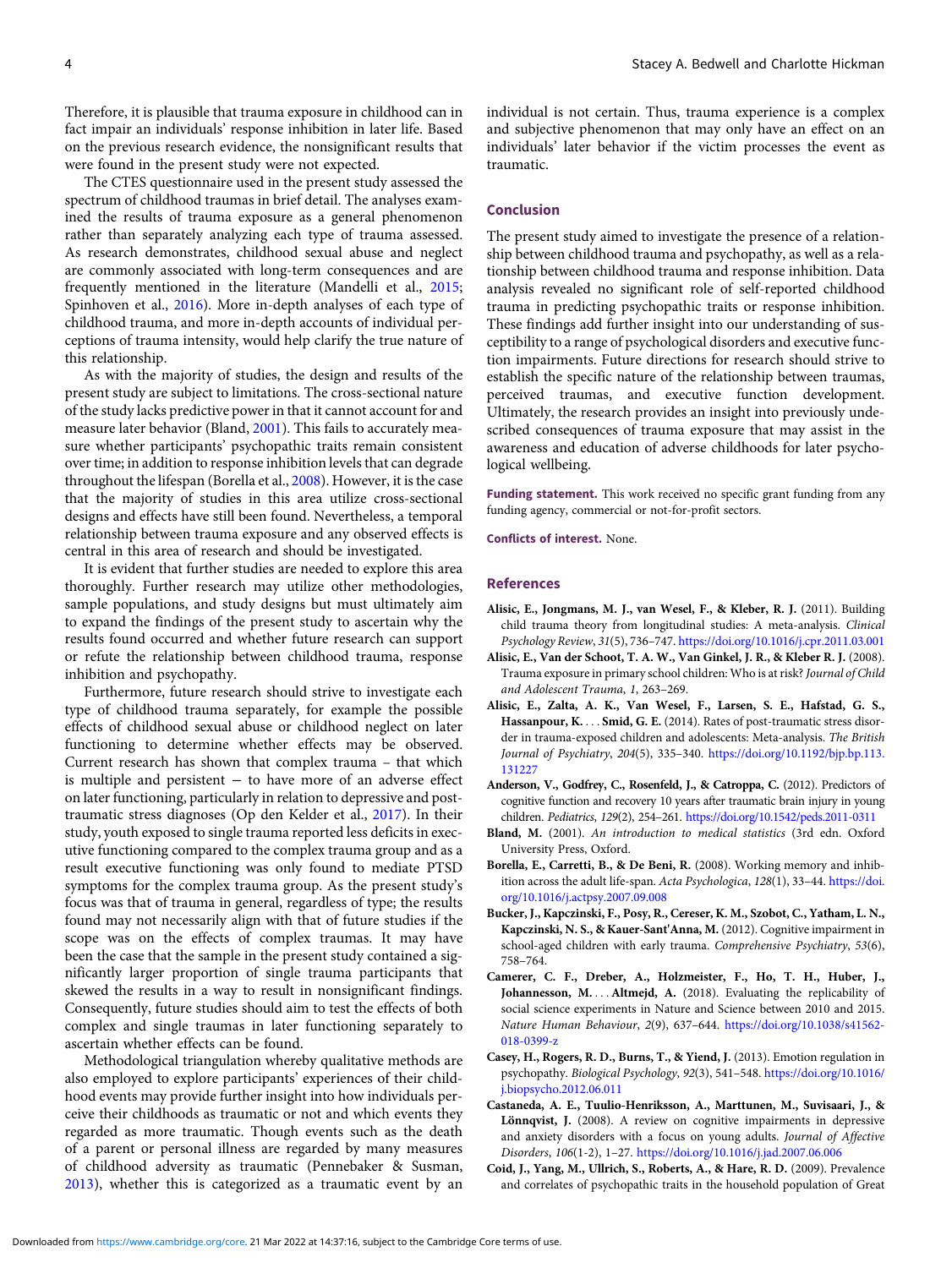<span id="page-4-0"></span>Britain. International Journal of Law and Psychiatry, 32(2), 65–73. [https://](https://doi.org/10.1016/j.ijlp.2009.01.002) [doi.org/10.1016/j.ijlp.2009.01.002](https://doi.org/10.1016/j.ijlp.2009.01.002)

- Courchesne, E., Mouton, P. R., Calhoun, M. E., Semendeferi, K., Ahrens-Barbaeu, C., Hallet, M. J. ... Pierce, K. (2011). Neuron number and size in prefrontal cortex of children with autism. The Journal of the American Medical Association, 306(18), 2001–2010. [https://doi.org/10.](https://doi.org/10.1001/jama.2011.1638) [1001/jama.2011.1638](https://doi.org/10.1001/jama.2011.1638)
- Craparo, G., Schimmenti, A., & Caretti, V. (2013). Traumatic experiences in childhood and psychopathy: A study on a sample of violent offenders from Italy. European Journal of Psychotraumatology, 4, 1–6. [https://doi.org/10.](https://doi.org/10.3402/ejpt.v4i0.21471) [3402/ejpt.v4i0.21471](https://doi.org/10.3402/ejpt.v4i0.21471)
- Data Resource Center for Child & Adolescent Health. The National Survey of Children's Health 2012, [https://www.childhealthdata.org/learn-about-the](https://www.childhealthdata.org/learn-about-the-nsch/NSCH)[nsch/NSCH](https://www.childhealthdata.org/learn-about-the-nsch/NSCH).
- De Bellis, M. (2001). Developmental traumatology: The psychobiological development of maltreated children and its implications for research, treatment, and policy. Development and Psychopathology, 13(3), 539–564. [https://](https://doi.org/10.1017/s0954579401003078) [doi.org/10.1017/s0954579401003078](https://doi.org/10.1017/s0954579401003078)
- De Bellis, M. D., Hooper, S. R., Spratt, E. G., & Woolley, D. P. (2009). Neuropsychological findings in childhood neglect and their relationships to paediatric PTSD. Journal of the International Neuropsychological Society, 15(6), 868–878.
- Dikmen, S. S., Corrigan, J. D., Levin, H. S., Machamer, J., Stiers, W., & Weisskopf, M. G. (2009). Cognitive outcome following traumatic brain injury. The Journal of Head Trauma Rehabilitation, 24(6), 430–438. <https://doi.org/10.1097/HTR.0b013e3181c133e9>
- Dunn, E., Nishimi, K., Gomez, S. H., Powers, A., & Bradley, B. (2018). Developmental timing of trauma exposure and emotion dysregulation in adulthood: Are there sensitive periods when trauma is most harmful? Journal of Affective Disorders, 227, 869–877.
- Eriksen, B. A., & Eriksen, C. W. (1974). Effects of noise letters upon the identification of a target letter in a nonsearch task. Perception & Psychophysics, 16(1), 143–149. <https://doi.org/10.3758/BF03203267>
- Fairchild, G., van Goozen, S. H., Stollery, S. J., Aitken, M. R., Savage, J., Moore, S. C. . . . Goodyer, I. M. (2009). Decision making and executive function in male adolescents with early-onset or adolescence-onset conduct disorder and control subjects. Biological Psychiatry, 66(2), 162–168. [https://doi.](https://doi.org/10.1016/j.biopsych.2009.02.024) [org/10.1016/j.biopsych.2009.02.024](https://doi.org/10.1016/j.biopsych.2009.02.024)
- Falkenbach, D., Poythress, N., Falki, M., & Manchak, S.(2007). Reliability and validity of two self-report measures of psychopathy. Assessment, 14(4), 341– 350. <https://doi.org/10.1177/1073191107305612>
- Graham, N., Kimonis, E. R., Wasserman, A. L., & Kline, S. M. (2012). Associations among childhood abuse and psychopathy facets in male sexual offenders. Personality Disorders: Theory, Research, and Treatment, 3(1), 66– 75. <https://doi.org/10.1037/a0025605>
- Ji, S., & Wang, H. (2018). A study of the relationship between adverse childhood experiences, life events, and executive function among college students in China. Psicologia: Reflexão e Crítica, 31(1), 28. [https://doi.org/10.1186/](https://doi.org/10.1186/s41155-018-0107-y) [s41155-018-0107-y](https://doi.org/10.1186/s41155-018-0107-y)
- Kaczmarczyk, M., Wingenfeld, K., Kuehl, L. K., Otte, C., & Hinkelmann, K. (2018). Childhood trauma and diagnosis of major depression: Association with memory and executive function. Psychiatry Research, 270, 880–886. <https://doi.org/10.1016/j.psychres.2018.10.071>
- Levenson, M. R., Kiehl, K. A., & Fitzpatrick, C. M. (1995). Assessing psychopathic attributes in a noninstitutionalized population. Journal of Personality and Social Psychology, 68(1), 151. [https://doi.org/10.1037/](https://doi.org/10.1037/0022-3514.68.1.151) [0022-3514.68.1.151](https://doi.org/10.1037/0022-3514.68.1.151)
- Li, X. B., Bo, Q. J., Zhang, G. P., Zheng, W., Wang, Z. M., Li, A. N. ::: Wang, C. Y.(2017). Effect of childhood trauma on cognitive functions in a sample of Chinese patients with schizophrenia. Comprehensive Psychiatry, 76, 147–152. <https://doi.org/10.1016/j.comppsych.2017.04.010>
- Madole, J. W., Johnson, S. L., & Carver, C. S. (2019). A model of aggressive behavior: Early adversity, impulsivity, and response inhibition. Journal of Aggression, Maltreatment & Trauma, 1, 1–17. [https://doi.org/10.1080/](https://doi.org/10.1080/10926771.2019.1591561) [10926771.2019.1591561](https://doi.org/10.1080/10926771.2019.1591561)
- Malarbi, S., Abu-Rayya, H. M., Muscara, F., & Stargatt, R. (2017). Neuropsychological functioning of childhood trauma and post-traumatic

stress disorder: A meta-analysis. Neuroscience & Biobehavioral Reviews, 72, 68–86. <https://doi.org/10.1016/j.neubiorev.2016.11.004>

- Mandelli, L., Petrelli, C., & Serretti, A. (2015). The role of specific early trauma in adult depression: A meta-analysis of published literature. Childhood trauma and adult depression. European Psychiatry, 30(6), 665–680. <https://doi.org/10.1016/j.eurpsy.2015.04.007>
- Marcusson-Clavertz, D., Gušić, S., Bengtsson, H., Jacobsen, H., & Cardeña, E. (2017). The relation of dissociation and mind wandering to unresolved/ disorganized attachment: An experience sampling study. Attachment & Human Development, 19(2), 170–190. [https://doi.org/10.1080/14616734.](https://doi.org/10.1080/14616734.2016.1261914) [2016.1261914](https://doi.org/10.1080/14616734.2016.1261914)
- Marshall, L. A., & Cooke, D. J. (1999). The childhood experiences of psychopaths: A retrospective study of familial and societal factors. Journal of Personality Disorders, 13(3), 211–225. [https://doi.org/10.1521/pedi.1999.](https://doi.org/10.1521/pedi.1999.13.3.211) [13.3.211](https://doi.org/10.1521/pedi.1999.13.3.211)
- McConnohie, B. V.. A Study of the Effect of Color in Memory Retention When Used in Presentation Software (Unpublished master's thesis) 1999. Tennessee.: Johnson Bible College, [https://eric.ed.gov/?.](https://eric.ed.gov/?)
- McCrory, E., De Brito, S. A., & Viding, E. (2012). The link between child abuse and psychopathology: A review of neurobiological and genetic research. Journal of the Royal Society of Medicine, 105(4), 151–156. [https://doi.org/](https://doi.org/10.1258/jrsm.2011.110222) [10.1258/jrsm.2011.110222](https://doi.org/10.1258/jrsm.2011.110222)
- Miu, A. C., Bîlc, M. I., Bunea, I., & Szentágotai-Tătar, A. (2017). Childhood trauma and sensitivity to reward and punishment: Implications for depressive and anxiety symptoms. Personality and Individual Differences, 119(1), 134–140. <https://doi.org/10.1016/j.paid.2017.07.015>
- Mostofsky, S. H., & Simmonds, D. J. (2008). Response inhibition and response selection: Two sides of the same coin. Journal of Cognitive Neuroscience, 20(5), 751–761. <https://doi.org/10.1162/jocn.2008.20500>
- O'Donnell, B. F., & Hetrick, W. P. (2016). Psychophysiology of mental health. In Encyclopedia of mental health (2nd ed. pp. 372–376.
- Op den Kelder, R., Ensink, J. B., Overbeek, G., Maric, M., & Lindauer, R. J. (2017). Executive function as a mediator in the link between single or complex trauma and posttraumatic stress in children and adolescents. Quality of Life Research, 26(7), 1687–1696. <https://doi.org/10.1007/s11136-017-1535-3>
- Pechtel, P., & Pizzagalli, D. A. (2011). Effects of early life stress on cognitive and affective function: An integrated review of human literature. Psychopharmacology, 214(1), 55–70. [https://doi.org/10.1007/s00213-010-](https://doi.org/10.1007/s00213-010-2009-2) [2009-2](https://doi.org/10.1007/s00213-010-2009-2)
- Pennebaker, J. W., & Susman, J. R.. Childhood traumatic events scale. [Measurement instrument]. 2013. [https://www.midss.org/sites/default/](https://www.midss.org/sites/default/files/trauma.pdf) [files/trauma.pdf](https://www.midss.org/sites/default/files/trauma.pdf).
- Perlstein, W. M., Carter, C. S., Noll, D. C., & Cohen, J. D. (2001). Relation of prefrontal cortex dysfunction to working memory and symptoms in schizophrenia. The American Journal of Psychiatry, 158(7), 1105–1113. [https://doi.](https://doi.org/10.1176/appi.ajp.158.7.1105) [org/10.1176/appi.ajp.158.7.1105](https://doi.org/10.1176/appi.ajp.158.7.1105)
- Piquero, A. R., Farrington, D. P., Fontaine, N. M., Vincent, G., Coid, J., & Ullrich, S. (2012). Childhood risk, offending trajectories, and psychopathy at age 48 years in the Cambridge Study in Delinquent Development. Psychology, Public Policy, and Law, 18(4), 577. [https://doi.org/10.1037/](https://doi.org/10.1037/a0027061) [a0027061](https://doi.org/10.1037/a0027061)
- Spinhoven, P., Elzinga, B. M., Van Hemert, A. M., de Rooij, M., & Penninx, B. W. (2016). Childhood maltreatment, maladaptive personality types and level and course of psychological distress: A six-year longitudinal study. Journal of Affective Disorders, 191, 100–108. [https://doi.org/10.1016/j.jad.](https://doi.org/10.1016/j.jad.2015.11.036) [2015.11.036](https://doi.org/10.1016/j.jad.2015.11.036)
- Tuvblad, C., Wang, P., Bezdjian, S., Raine, A., & Baker, L. A. (2016). Psychopathic personality development from ages 9 to 18: Genes and environment. Development and Psychopathology, 28(1), 27–44. [https://doi.org/10.](https://doi.org/10.1017/S0954579415000267) [1017/S0954579415000267](https://doi.org/10.1017/S0954579415000267)
- Twamley, E. W., Allard, C. B., Thorp, S. R., Norman, S. B., Cissell, S. H., Berardi, K. H. ... Stein, M. B. (2009). Cognitive impairment and functioning in PTSD related to intimate partner violence. Journal of the International Neuropsychological Society, 15(6), 879–887. [https://doi.org/10.1016/j.chiabu.](https://doi.org/10.1016/j.chiabu.2009.03.001) [2009.03.001](https://doi.org/10.1016/j.chiabu.2009.03.001)
- Wamser-Nanney, R., Howell, K. H., Schwartz, L. E., & Hasselle, A. J. (2018). The moderating role of trauma type on the relationship between event